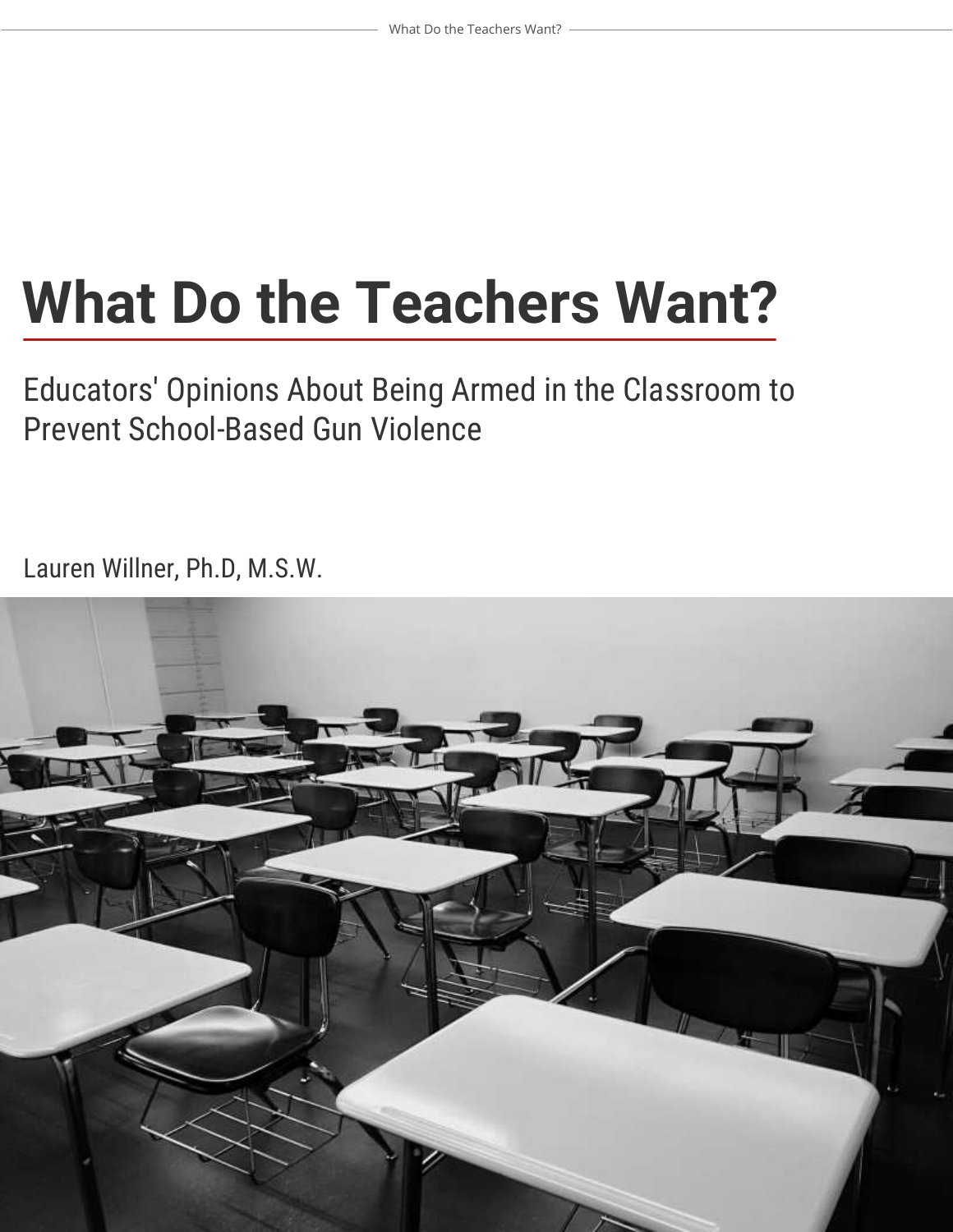### **Contents**

| Abstract                      | 3              |
|-------------------------------|----------------|
| Introduction                  | $\overline{4}$ |
| Should We Arm Our Teachers?   | 5              |
| Surveying America's Educators | 5              |
| The Issue                     | 5              |
| What Do the Teachers Want?    |                |
| <b>What Should Be Done?</b>   | 10             |
| Conclusion                    | 11             |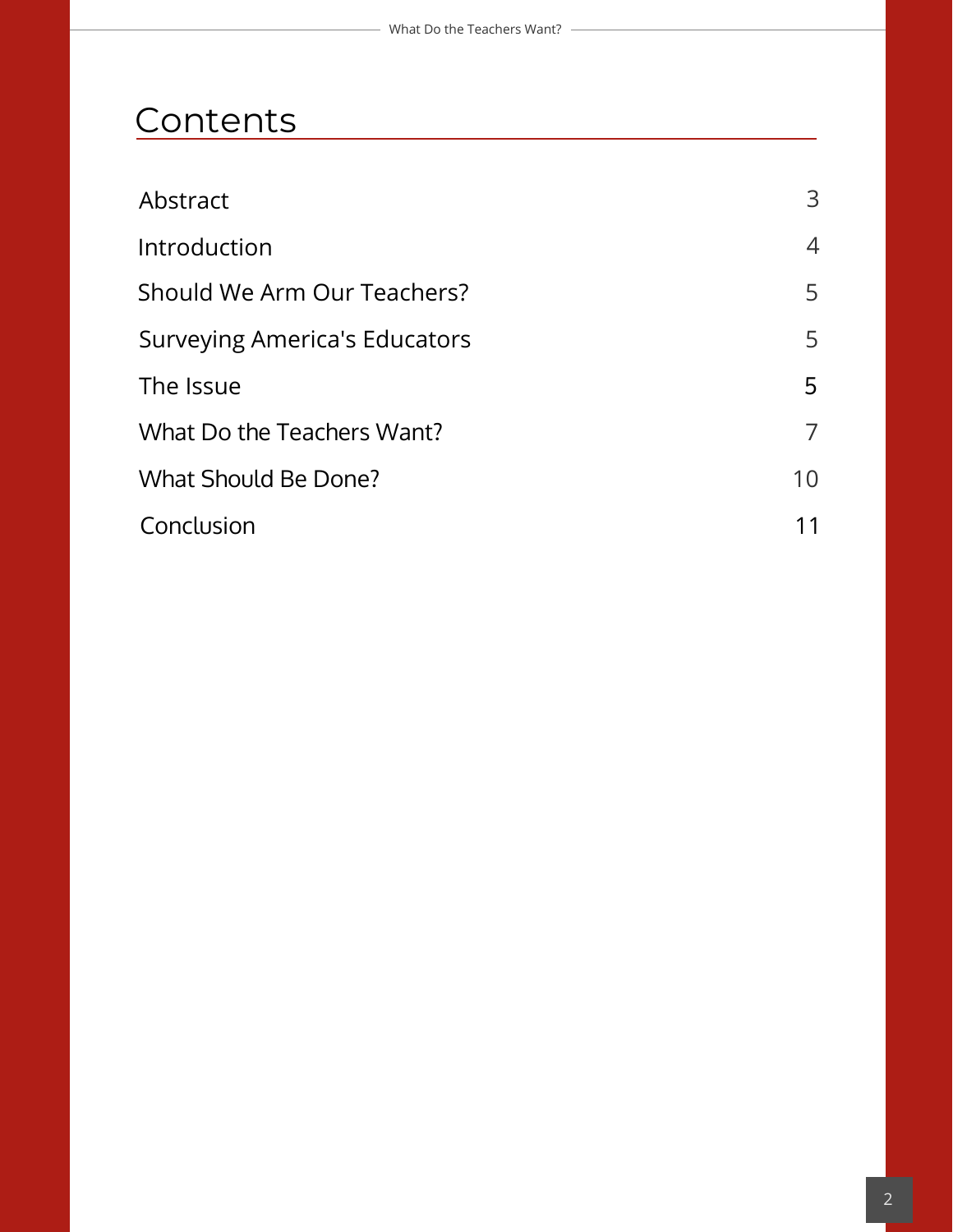### Abstract

On February 14th, 2018, a gunman opened fire on students, faculty, and staff at Marjory Stoneman Douglas High School in Parkland, Florida. 17 people were killed. This event reignited the gun control debate and, once again, sparked a national discussion about how to best protect our students from gun violence while attending school. The conversation quickly turned to the need for "hardening" our schools by staffing campuses with more armed personnel, including teachers. While hardening targets in this way is not a new approach to securing public spaces, the incident in Parkland sparked a heated debate about whether arming America's educators is the most effective way of keeping our children safe. However, research supporting the effectiveness of this approach is mixed, and the opinions teachers have about the subject remains largely absent from the discussion at the state and federal policy levels. With this in mind, a survey was conducted with 2926 current and former teachers immediately following the shooting in Parkland. Respondents were overwhelmingly against legislation supporting the arming of teachers in the classrooms. This White Paper presents the findings from this study and provides evidence to support a proactive rather than reactive approach to addressing school-based gun violence.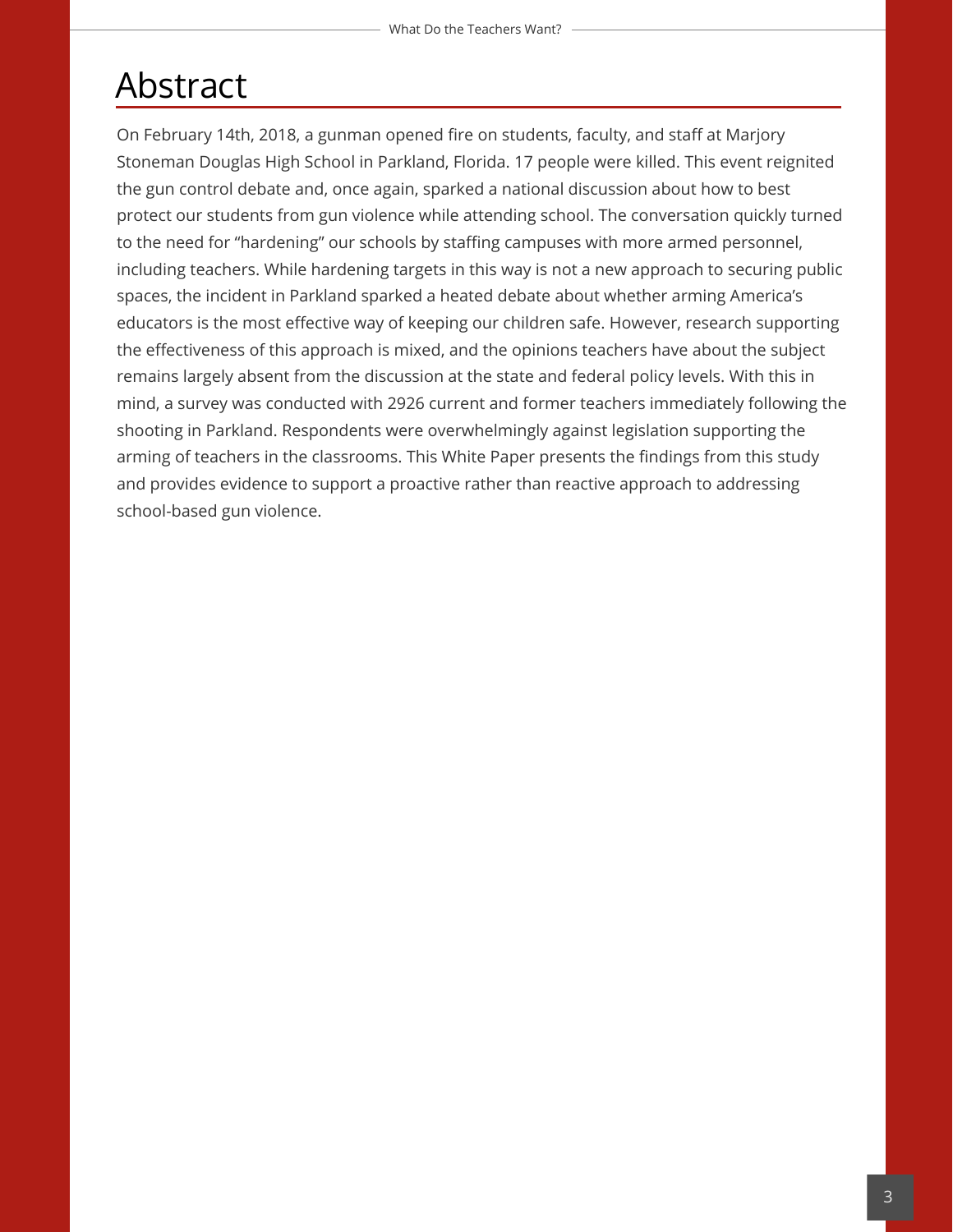### Introduction

On February 14, 2018, a gunman opened fire on students, faculty, and staff at Marjory Stoneman Douglas High School in Parkland, Florida. Seventeen people were killed. Since this incident, 17 school shootings have occurred in the United States, including a mass shooting at Santa Fe High School in Santa Fe, Texas, where 10 people were killed and 13 were injured. In 2018 alone, 23 school shootings have taken place, the highest number for any year on record. 1

As often happens after a mass shooting, the national conversation and debate around gun control was reignited. Opinions on the issue range from the need to restrict access to guns to the view that increased gun control is an infringement upon one's Second Amendment liberties under the United States Constitution, and everything in between. Despite the range of perspectives on the issue, one thing is evident: reducing gun violence in schools is a complex issue requiring the continued attention of policy makers, researchers and academics, and the general public. Furthermore, each time a school experiences a shooting, the critical need for more empirical data to support evidence-informed decision-making around gun violence prevention strategies in school settings is again made clear. This point is particularly important in regard to proposals to arm teachers in schools as part of a "hardening targets" strategy aimed at preventing active-shooter situations.<sup>2</sup>

The approach of hardening targets is predicated on the notion that "hardening" schools by arming teachers and other staff would deter an armed individual from entering a campus with the intent to commit mass murder. The assumption underpinning this claim is that a potential shooter is less likely to enter a space where he or she knows they will encounter armed resistance, and that more guns in the hands of "good guys" means fewer shootings or less carnage if a shooter does, in fact, open fire with the intent to kill en masse. This supposition is rooted in the general assertion that "more guns equals less violence". Although some research $^\mathrm{4}$  finds increased gun ownership does decrease violent crime, other studies have found the opposite to be true: high rates of gun ownership are positively correlated with instances of violent crime. What is evident, however, is that research on the subject is at best, 5 inconclusive, and at worst, often methodologically flawed $\stackrel{\text{\rm 6}}{.}$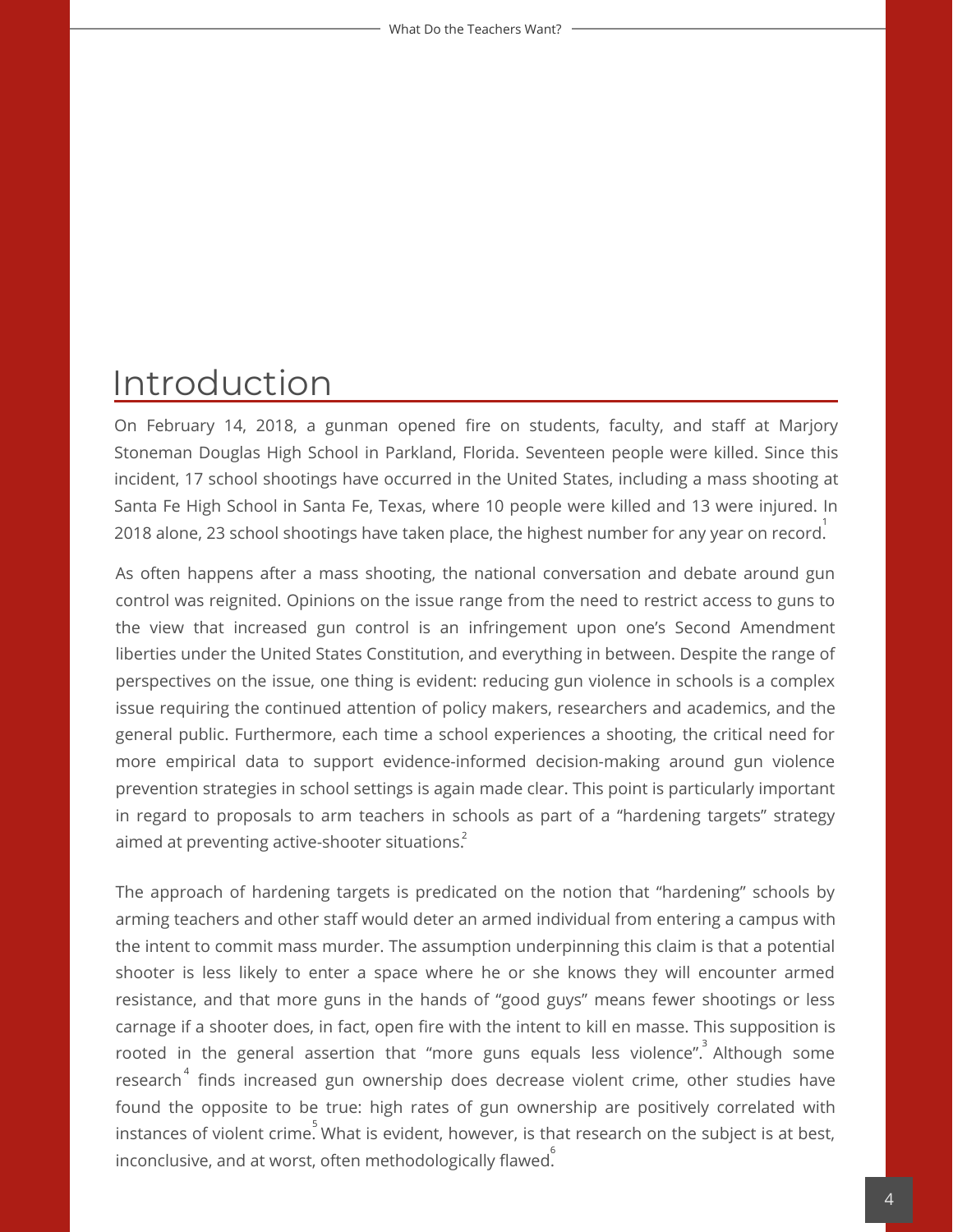### Should We Arm Our Teachers?

With each mass shooting, the polarized nature of the arguments surrounding gun ownership and the Second Amendment arises. As more people publicly call for gun control, those against limiting the rights to gun ownership resort to other arguments, including the possibility of arming teachers to prevent such violence from occurring.<sup>7</sup> While there is little to no evidence supporting the effectiveness of this approach in reducing gun violence in schools, we also lack an understanding of whether teachers support taking on the role of security in the ways some have suggested they should. Furthermore, it is unknown if educators deem this to be an effective response to the problem at hand. With the exception of anecdotal instances, $\degree$  the collective voice of educators remains absent from this debate. However, any decision-making on the part of policy makers regarding arming teachers in their classrooms must take into consideration the perspectives educators hold about this issue.

## Surveying America's Educators

Immediately following the shooting in Parkland, Florida, a survey of current and former US teachers was conducted to gather the opinions of educators on the issue of arming teachers in their classrooms. The survey was distributed through email, social media, and the list serves and newsletters of several education organizations. 2926 educators from all 50 states and the territory of Guam participated in the survey. Findings suggest that the majority of participants do not favor legislation supporting arming of teachers in their classrooms as a strategy for reducing school-based gun violence.

### The Issue

### School Shootings in the U.S.

School shootings in the United States have steadily increased since the 1999 Columbine shooting where 13 high school students were shot and killed by two of their armed peers. $\degree$ Since this incident, an average of 10 school shootings have taken place every year. $^{^{10}\!}$ As of October 2018, 17 reported school shootings have occurred, making 2018 the worst year on record for gun violence in schools. Since the incident at Marjory Stoneman Douglas High School, attention to the issue of gun control has continued to increase, with researchers, students, parents, and activists calling for policy change and stricter gun control laws. President Donald Trump and other policy makers, however, have responded with an alternative solution: hardening targets by arming teachers in in their classrooms. 13

### Harden the Targets

"Hardening targets," or increasing the amount of on-site law enforcement, school resource officers (SROs), or armed guardians at "soft targets" like schools, is not a new concept. In fact, it is often one of the more commonly proposed solutions to decreasing violence in schools, and is a solution predicated on the notion that a larger law enforcement presence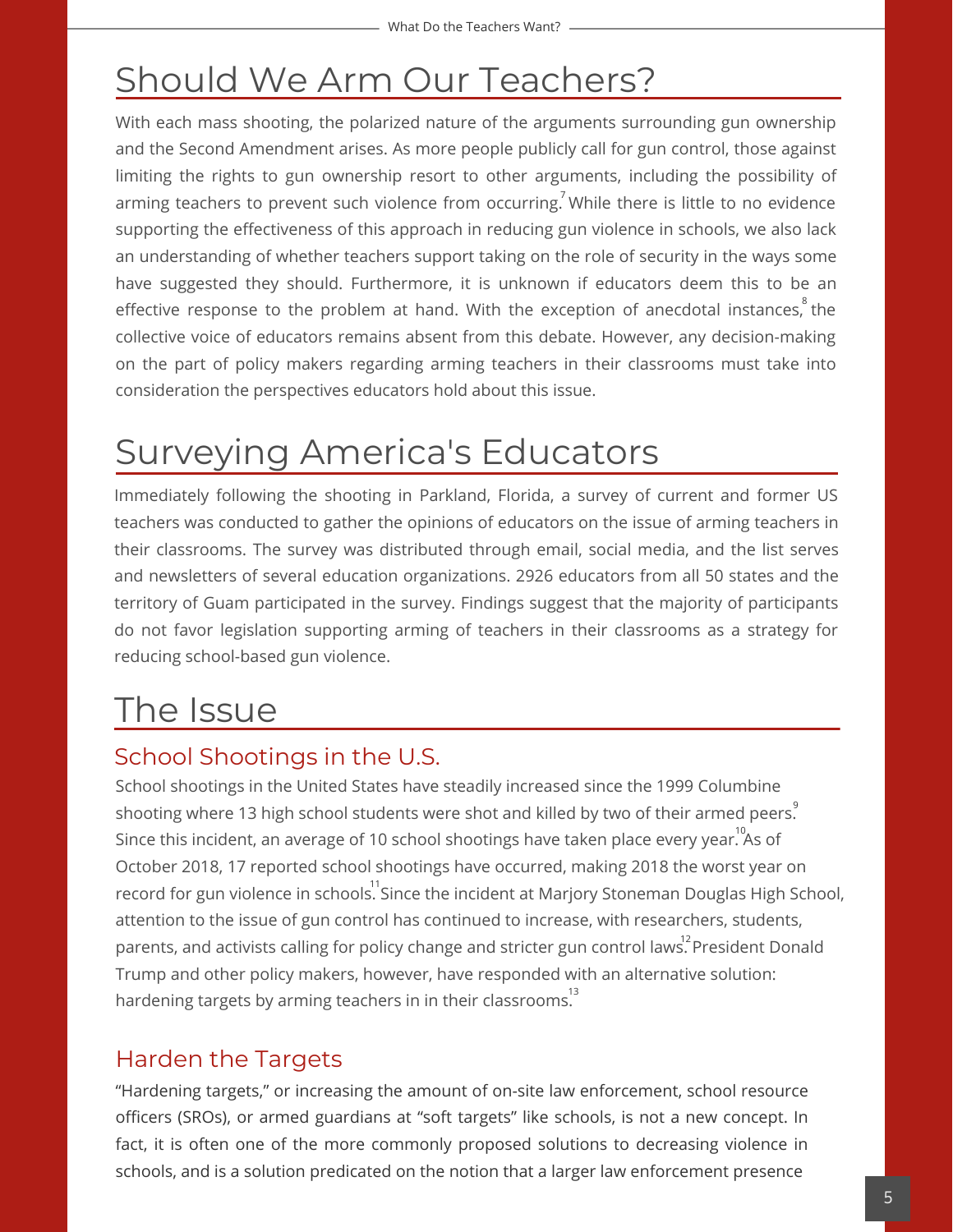will lower incidents of violent acts committed on school campuses. While arming teachers has not historically been the preferred method for strengthening security in schools, the increase in school shootings in recent years has brought this potential solution into focus. However, there is little evidence to support the effectiveness of this approach. Furthermore, and perhaps more importantly, it is unclear whether educators are in favor of being armed while on the job as their voices have been largely absent from the debate.

As mass shootings in schools have steadily increased over the last two decades, so has the perception of the need for increased security in schools. As more people are affected, administrators and policymakers continue to debate the most effective means to prevent mass shootings.<sup>15</sup> In the context of schools, teachers and other school administrators are often first responders in a shooting incident. As such, many policymakers posit that arming school staff (teachers and others) may be the most effective way to prevent a shooting or stop one that has already begun. $^{16}$ 

The use of armed security in schools (SROs), the installation of metal detectors, and crime prevention through environmental design (CPTED) as means for hardening targets have been in place for quite some time. The effectiveness of these approaches, however, is inconclusive. While some studies find that the presence of law enforcement or SROs makes students feel safer,  $^{18}$ many conclude that the correlation between SROs and school violence is mixed. Further, a positive correlation between serious school violence and the presence of SROs on campus has been observed. There is also little evidence to support the claim that increased security in the form of armed personnel would, in fact, decrease the likelihood of future school shootings. Nevertheless, policy makers continue to advocate for this approach.<sup>21</sup>

#### Arming Teachers

A Gallup poll surveying 450 educators in March 2018 indicated that teachers generally do not favor being armed in the classroom. Seventy-three percent of those who participated in the poll oppose school staff being armed with guns in schools. Of those surveyed, 58 percent believe that that having teachers and staff carry guns would decrease safety in schools overall. Only 18 percent indicated a willingness to carry a gun at school. Beyond the Gallup survey results, little is known about how teachers feel about being armed in their classrooms. Anecdotal accounts of teachers' opinions regarding the issue proliferated after the incident in Parkland, yet there remains little empirical research on the subject. Although some of these accounts indicated support for arming teachers, it appeared that the majority did not favor this approach. Regardless, and despite the lack of empirical evidence to support the hardening target strategy more generally, federal and state-level policy makers have continued to champion a strategy of arming school staff to prevent future school-based gun violence. 23

#### Responding with Legislation

In the wake of the shooting at Marjory Stoneman Douglas High School, 14 states introduced a total of 25 measures to arm teachers and staff in schools. In Florida, the state legislature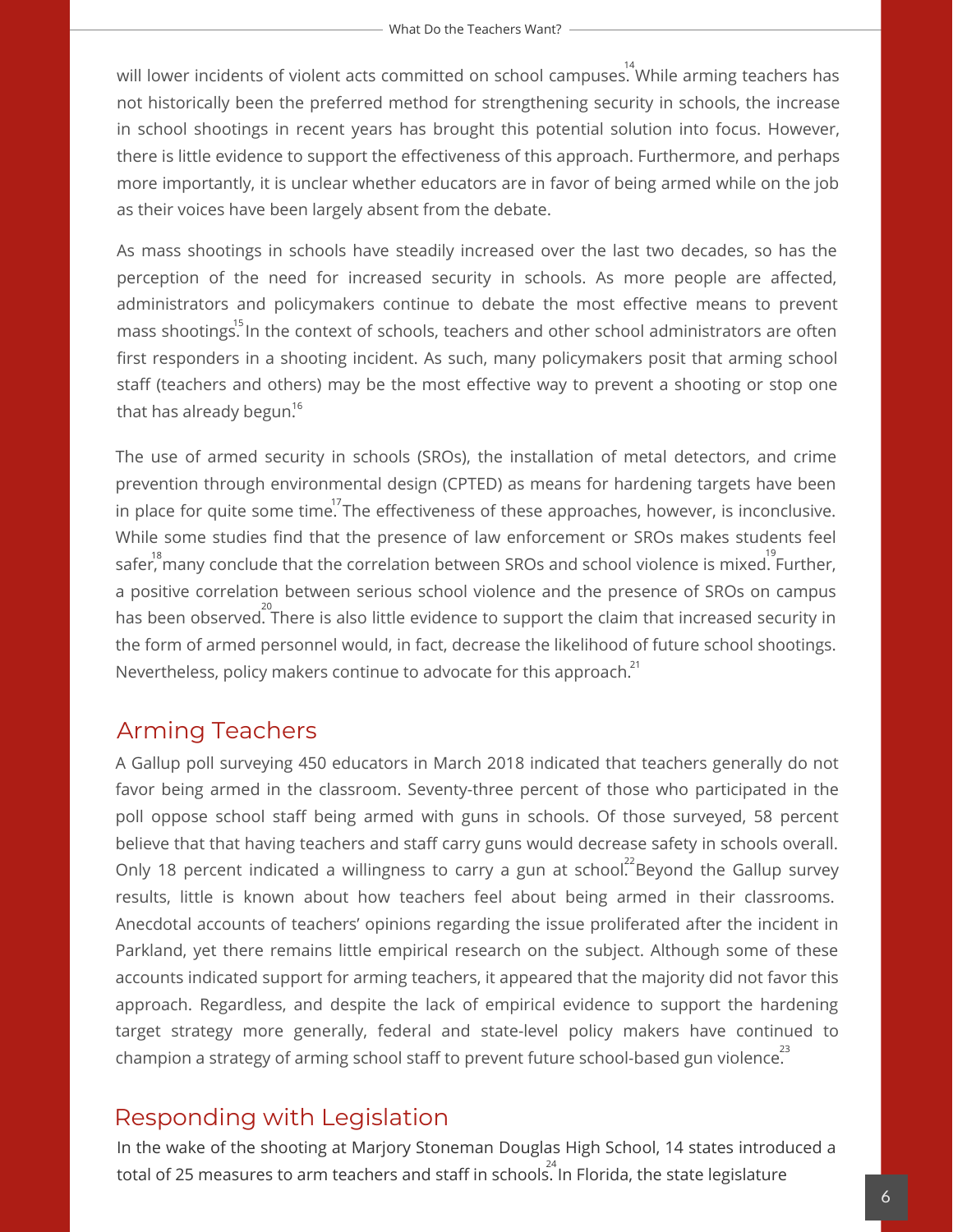passed SB 7026, also known as the Marshal Bill. This legislation appropriates \$400,000,000 to combat school-based gun violence, some of which is earmarked for school guardian programs that may include arming teachers and other school staff members. However well-intentioned, the Marshal Bill and others fail to consider the lack of evidence supporting the effectiveness of target hardening, and they do not represent the overwhelming opposition to the approach by teachers. 25

### What Do the Teachers Want?

In an effort to more systematically infuse the voices of teachers into this debate, educators from preschool through higher education throughout the United States were surveyed immediately following the shooting in Parkland regarding their opinions about being armed in the classroom. 2926 current and former teachers participated in the survey. Responses were distributed across all four of the main regions of the United States, with representation being slightly higher in the western region (34 percent). All 50 states and the US Territory of Guam were represented in the data. The states with the most respondents were California (11.4 percent), Washington (5.9 percent), New York (5.3 percent), Ohio (4.6 percent), and Pennsylvania (3.2 percent). The sample was overwhelmingly female, reflecting the overall teacher population, which is disproportionately made up of women. High school teachers and 26 professors in higher education settings made up approximately 60 percent of the responses and almost half of the preschool through high school teachers identified their school as being located in a suburban area. Only 16 percent of the respondents reported owning a gun and 25 percent indicated having more than minimal experience using a firearm.



**Response by State**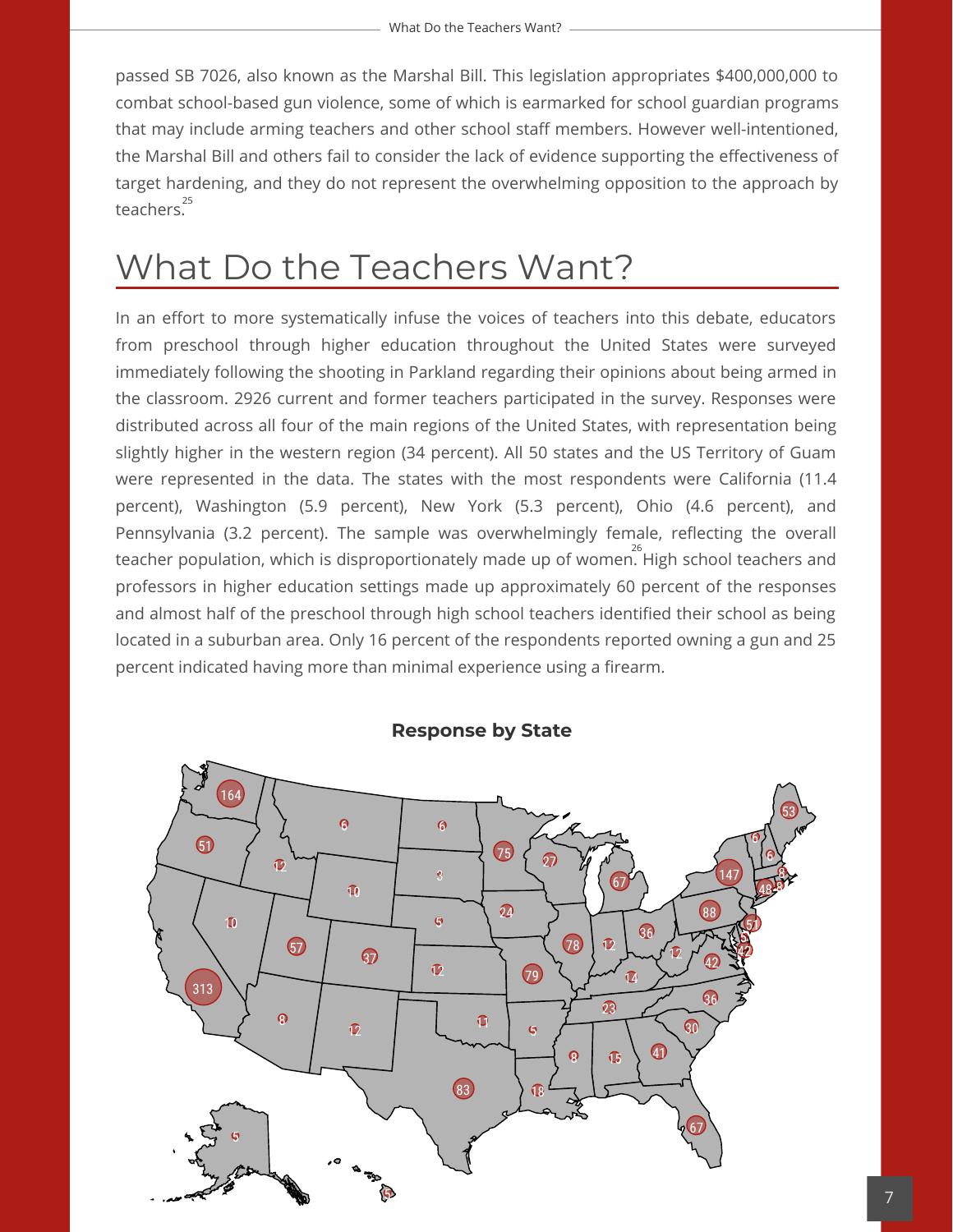#### Being Armed in the Classroom

The teachers surveyed were overwhelmingly against allowing educators to be armed in the classroom. This finding held true when examined by grade, with the majority of the respondents indicating a negative opinion. When examined by region, no significant difference in the responses emerged. Of the teachers who were gun owners (16.1%), only 11.5 percent believed being armed while teaching should be part of teachers' responsibilities. Overall, the overwhelming majority (95.3%) do not believe teachers should bear the responsibility of protecting students by carrying a gun in the classroom. Furthermore, only 6.1 percent of participants indicated being comfortable using a gun to stop an active shooter. The percentage of respondents who indicated a willingness to use a gun in an active-shooter situation was only slightly higher at 10.4 percent.



When asked about the effectiveness of arming teachers as a means to prevent school-based gun violence, the majority of those sampled did not believe doing so would prevent someone from entering a school with the intent to commit harm. Furthermore, the approach is not viewed as an effective means of thwarting a shooting already taking place. Conversely, the majority of the participants believed that arming teachers would lead to unintended violence in schools, including mistakenly firing a gun during an active shooter drill. Consistent with the Gallup Poll conducted in March 2018 following the shooting at Marjory Stoneman Douglas High School, 64% believed overall school safety would be compromised if teachers were allowed to carry firearms in the classroom.

Much of the current legislation surrounding this issue includes funding for training teachers and other school staff to become competent shooters. As such, participants were asked to indicate their interest in becoming trained to use a gun in an active-shooter circumstance, as well as their opinions regarding the possibility of becoming trained to diffuse violence in this way. Only 11.1 percent expressed an interest in receiving such training. An even lower percentage (7.9%) believed marksman training would provide them with adequate preparation for successfully handling a school-based active-shooter situation.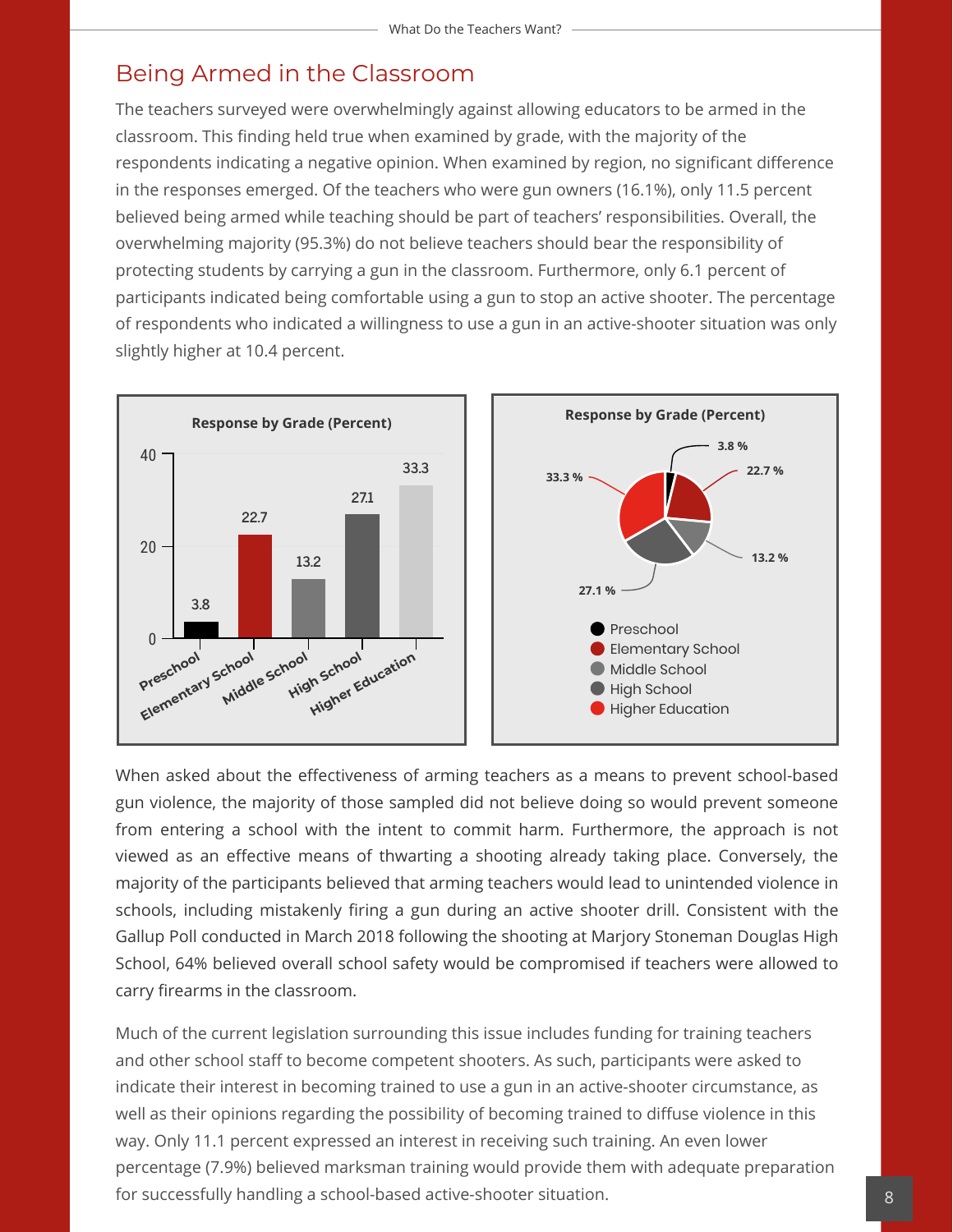#### Legislation Allowing Teachers to be Armed in the Classroom

The teachers surveyed were overwhelmingly against any legislation designed to support arming teachers (88%). This result held constant when individual experience with guns, gun ownership, and one's perspective on gun ownership were assessed. Although those with greater experience shooting guns were more likely to be in favor of having guns in the classroom, less than one third of the respondents who indicated having a lot of experience with shooting were in favor of this type of legislation. Not surprisingly, those with minimal to no shooting experience were the most unsupportive, with 89.7 and 96.2 percent respectively demonstrating a less than favorable opinion about laws allowing educators to have guns while teaching.

*I think that arming a bunch of people without the training or desire to shoot guns is a disasterin-the-making. I worry about students getting their hands on guns, and I worry far more about gun accidents than about school shootings -Study Participant*

Owning a gun and espousing a positive opinion regarding private-citizen gun ownership did positively affect the views participants held regarding this issue. Still, only 30 percent of those who identified as gun owners were in favor of legislation to arm teachers in all or some circumstances. Moreover, of those strongly in favor of private citizen gun ownership, almost all indicated being against any legislation to provide teachers with guns as a means to protect students.

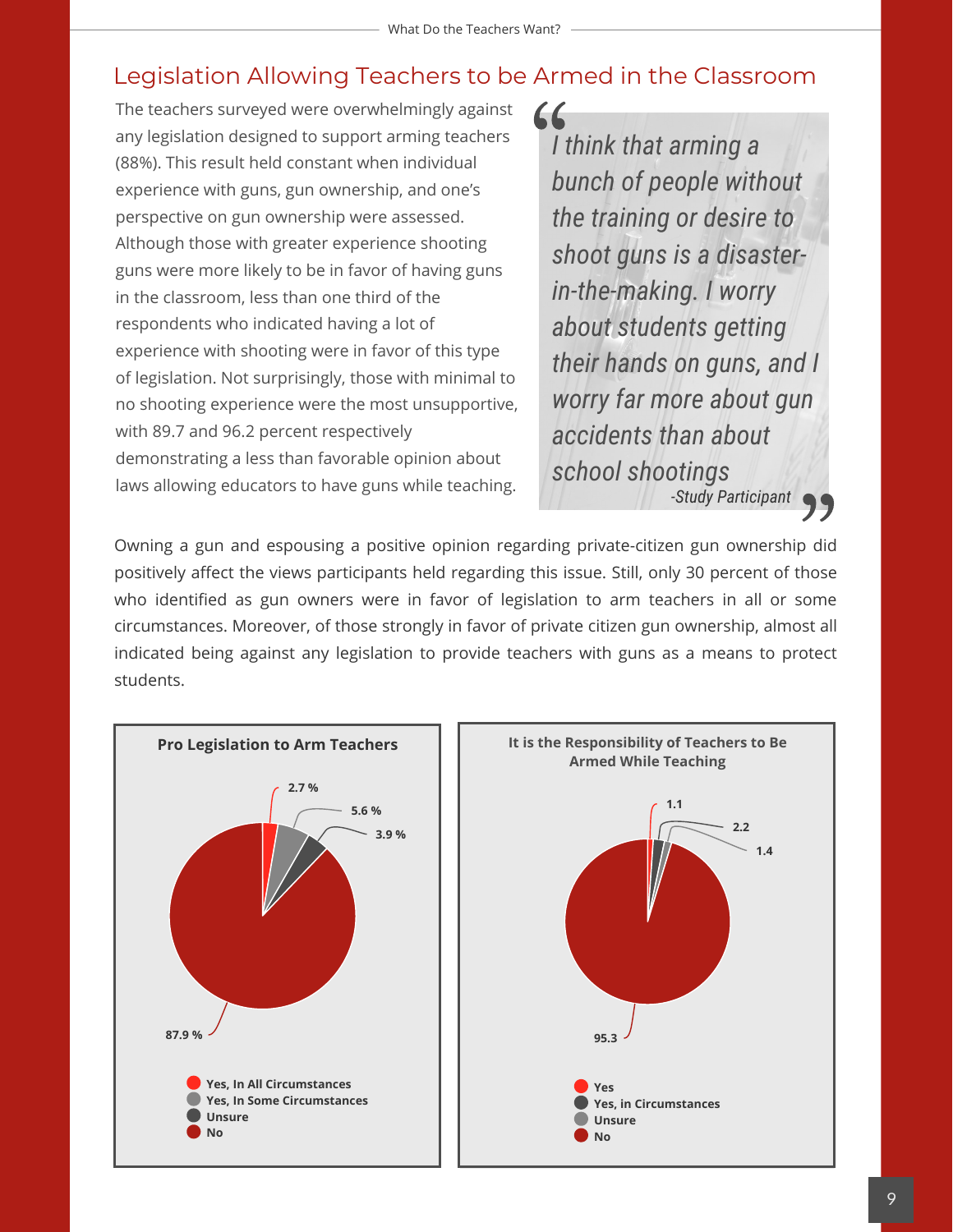### What Should Be Done?

Overall, teachers do not favor being armed in their classrooms as a solution to the issue of school-based gun violence. Yet this approach is still being put forth as a viable tactic for combating the issue of gun violence in schools. While it is unclear exactly how many pieces of state legislation proposing to arm teachers and other school staff are currently pending, as recently as August 2018, federal initiatives to allow states greater access to funds to support such efforts were being considered. Communities continue to experience mass shootings and the current administration contends that the solution to the problem is to increase armed security in public spaces and to encourage people to carry concealed weapons in order to thwart a shooting once it has begun. $^{^{28}}$ However, as the research indicates, neither approach has proven effective in reducing gun violence in schools or other public spaces where people gather.

The issue at hand is undoubtedly complex and difficult to solve. However, as many researchers have concluded, the solution does not lie in the hardening of targets. Rather, a multifaceted, public-health approach is necessary to mitigate this issue. Although this may include hardening targets in the form of greater physical security and armed personnel, this response alone is insufficient.

Increased security and concealed carrying fail to address the root of the issue, since the problem often starts long before someone enters a school with the intent to commit an act of violence. $^{\text{30}}$ Rather than adhering to a strategy of reactivity, as is often suggested by policy makers, researchers and education organizations agree that a comprehensive, three-pronged approach focused on prevention is necessary. A strategy of this kind should consist of universal approaches to promoting safety and well-being, risk reduction and the promotion of protective factors for people experiencing difficulty, and intervention where violent behavior is present or seems likely. This multi-tiered approach includes, but is not limited to, the creation of emotionally safe schools where children are protected from all forms of verbal, emotional, and physical violence; an increased focus on mental health, including adequately staffing schools with mental health professionals who are equipped to assist students experiencing mental health challenges and provide support to their families; a reduction in exclusionary practices of school discipline; an increased focus on creating and maintaining multi-disciplinary threat assessment teams in schools and communities; and a reduction of access to firearms, including a ban on assault-style weapons. $^{\text{32}}$ 

Additionally, the implications of the Dickey Amendment—an amendment passed by Congress in 1996 prohibiting the Centers for Disease Control from funding injury prevention and control research advocating for or promoting gun control—must be addressed. Funding for research that approaches gun violence as a public health issue was greatly reduced as a result of this amendment. $^{33}$ As such, the mortality and morbidity rates associated with gun violence in America far exceed the amount of funding dedicated to understanding the problem and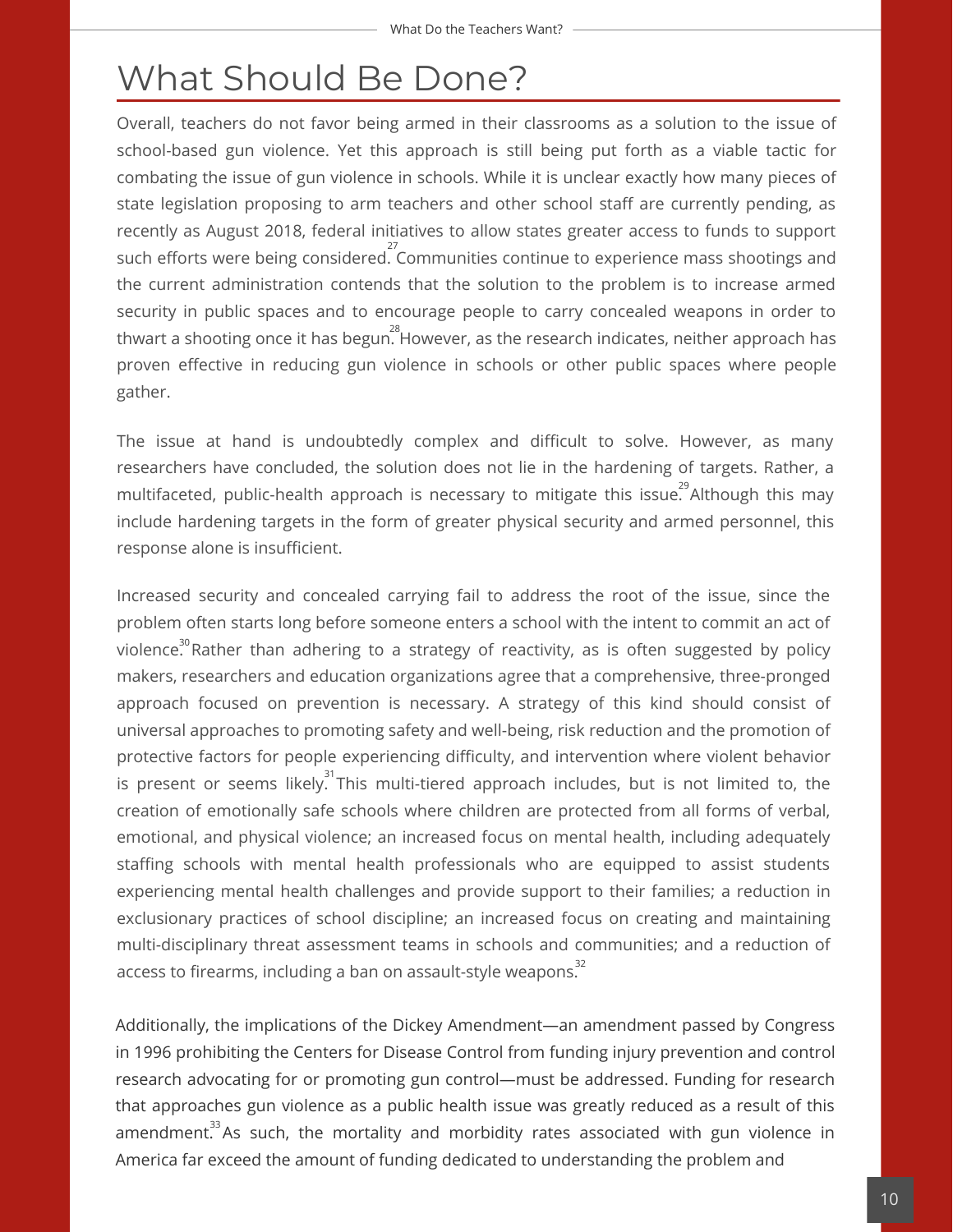developing evidence-informed solutions. Further, failing to consider gun violence an issue of public health has led to a dearth of research in this area compared with other leading causes of death in the United States. As such, there remains a lack of critical information on how to address the problem at its root, and we are left to rely on flawed reactionary approaches that fail to alleviate the problem.

> $\epsilon$ *Every classroom conflict can become lethal, which surely has deleterious effects on learning. Arming teachers creates an absurd power imbalance that also impedes student-centered learning. And it might discourage otherwise effective teachers from pursuing the profession. -Study Participant*

### Conclusion

Despite a national outcry to address the issue of gun violence, mass shootings in schools and other public spaces continue to plague our communities. Although greater security in the form of hardened targets can be part of the solution, arming teachers with guns to protect their students while they are learning is not the preferred solution, nor has it proven effective. Greater security may help to discourage a shooter from entering a building with the intent to kill, and increased armed personnel may reduce the amount of carnage once a shooting has begun. However, the overall effectiveness of these solutions remains unsubstantiated. We must therefore move away from an approach rooted in reactionary solutions to one that centers on a multi-faceted, public health strategy aimed at prevention.

As legislation that includes provisions for arming teachers and staff in schools continues to be put forth, the perspectives of educators need to be accounted for. It is evident that teachers do not want to double as security in their classrooms. Instead, they favor an approach rooted in comprehensive prevention. As one teacher remarked, "we need to do much more to dismantle the culture of gun violence that pervades our society. Schools are stressful environments, and create stress among students, teachers, etc. We have a culture that says that we can solve our problems by using guns. When those two factors mix, we have what we have seen far too often: people using guns to deal with their stress." To support an approach of reactivity ignores the perspectives teachers hold on this issue and sidelines them in decision-making processes.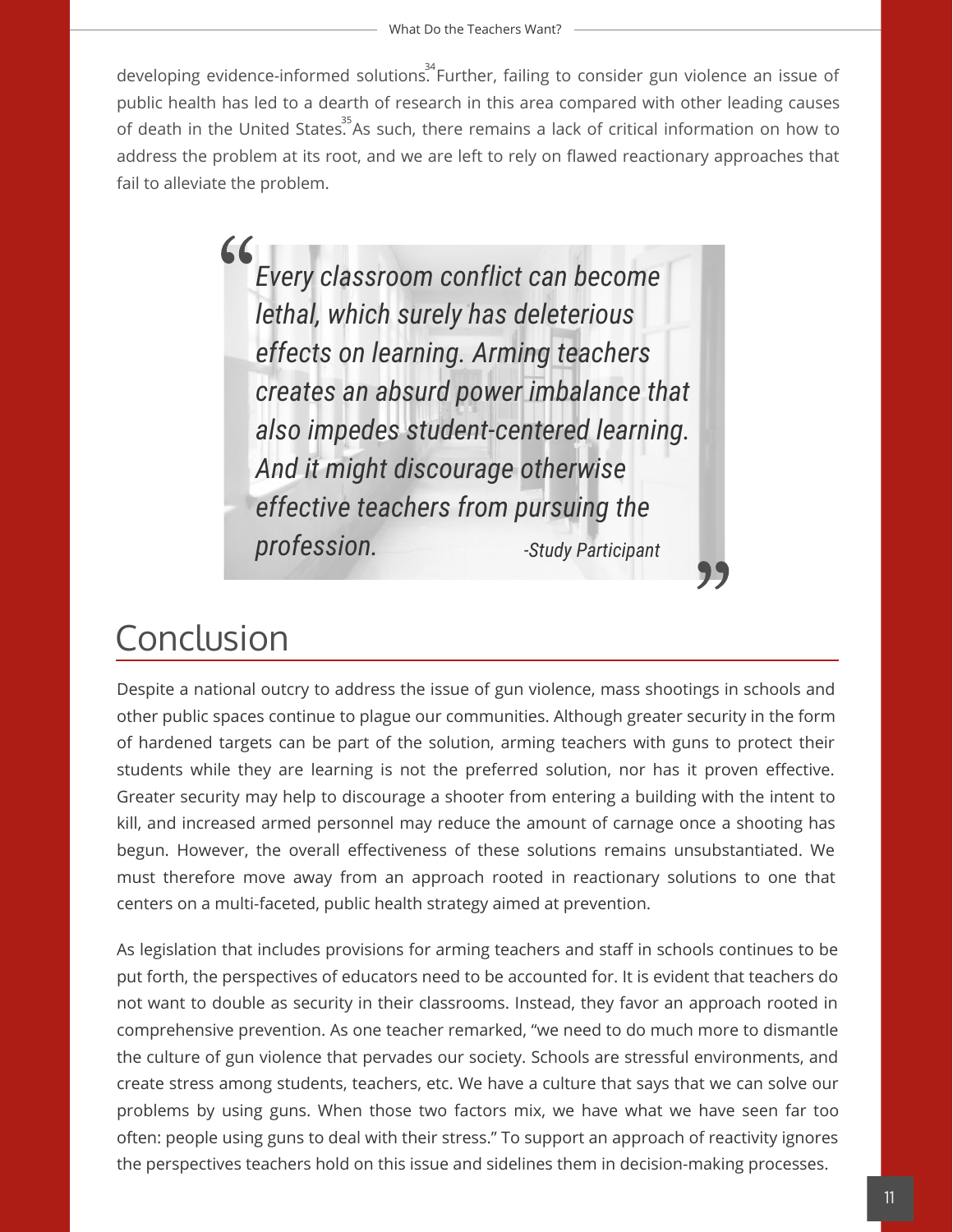Rather, we need to listen to their experiences and utilize their expertise to help shape comprehensive prevention programs focused on addressing issues of mental health, building relationships with students, instituting restorative approaches to discipline, and providing greater overall support for children and families. Failing to do so not only supports a reactionary strategy that will never address the root of the problem, but means that our children will continue to pay for this approach with their lives.

> *One of my goals as a teacher is to be authoritative but not authoritarian, to encourage a kind of equality in the classroom. If I had to have a gun, all of that would go out the window. My own fears about…the burden of having to have a gun would distract me from teaching and listening to the students. And they would see me as the person with the gun rather than as their teacher. -Study Participant*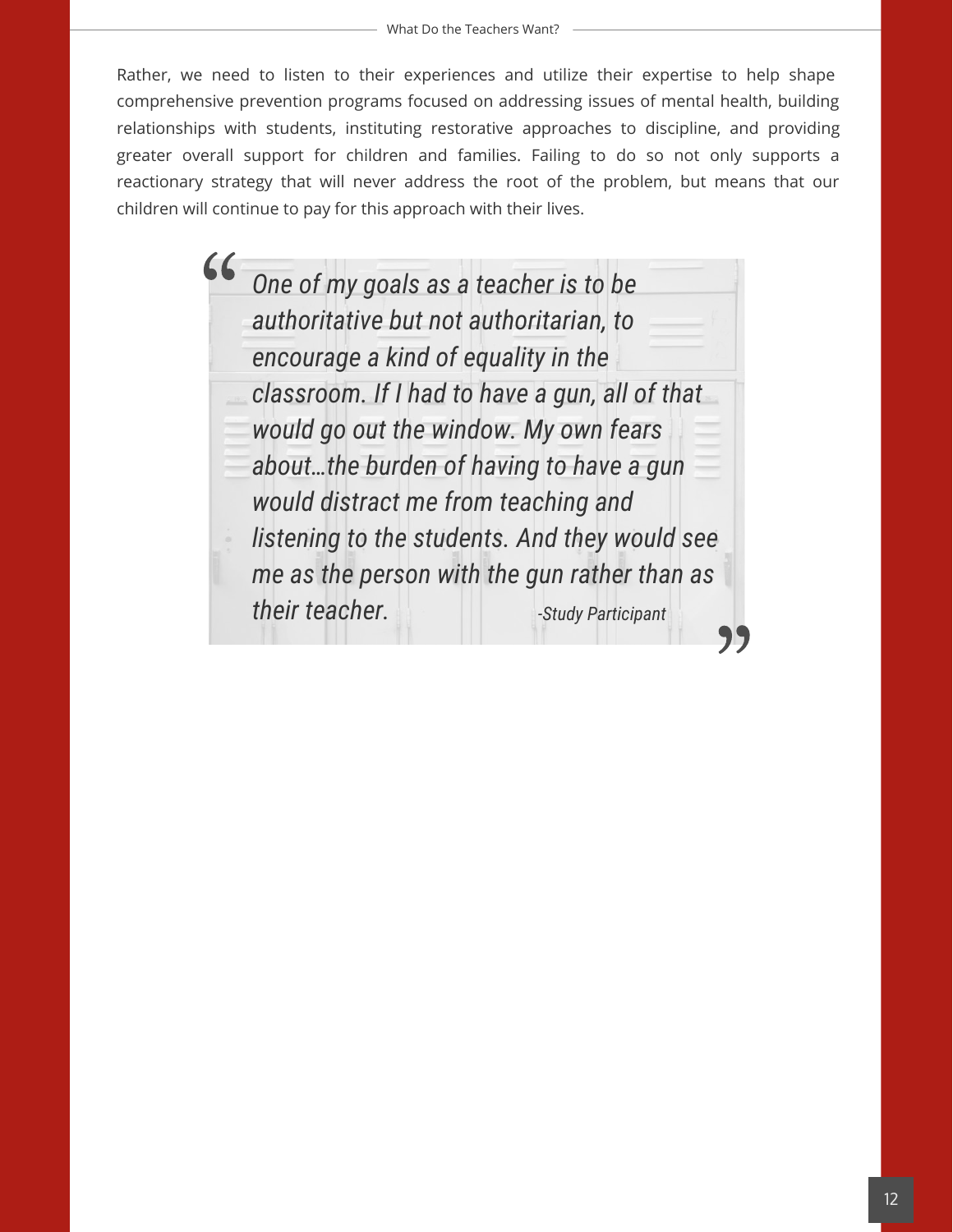#### Notes

1. Woodrow Cox, J., Rich, S., Chiu, A., Muyskens, J., & Ulmanu, M. (2018, May 18). More than 214,000 students have experienced gun violence at school since Columbine. *The Washington Post.* Retrieved May 23, 2018, from https://www.washingtonpost.com/graphics/2018/local/school-shootings-database/?utm\_term=.efc530caee2e

2. Hirschfield-Davis, J. (February 22, 2018). Trump suggests teachers get a bit of a bonus to carry guns. *The New York Times*. Retrieved from https://www.nytimes.com/2018/02/22/us/politics/trump-guns-school-shootings.html

2. Jackman, T. (February 23, 2018). Police are trained to attack active shooters, but Parkland officer didn't. Would armed teachers help? *The Washington Post.* Retrieved from https://www.washingtonpost.com/news/truecrime/wp/2018/02/23/police-are-trained-to-attack-active-shooters-but-parkland-officer-didnt-would-armed-teachershelp/?hpid=hp\_hp-top-table-main\_armedteachers-635pm%3Ahomepage%2Fstory&utm\_term=.657e6e37518f

2. Kupchik, A., Brent, J. J., & Mowen, T. J. (2015). The aftermath of Newtown: More of the same. *British Journal of Criminology*, 55(6), 1115-1130.

3. Lott, J. R. (2013). More guns, less crime: Understanding crime and gun control laws. University of Chicago Press.

4. Lott, J. R. (2013). More guns, less crime: Understanding crime and gun control laws. University of Chicago Press.

5. Duggan, M. (2001). More guns, more crime. J*ournal of Political Economy*, 109 (5), 1086-1114.

6. Kleck, G. (2015). The impact of gun ownership rates on crime rates: A methodological review of the evidence. *Journal of Criminal Justice*, 43(1), 40-48

7. Braman, B. (February 22, 2018). Trump's plan to arm teachers like me makes no sense for safety in schools. *NBC News Online*. Retrieved from https://www.nbcnews.com/think/opinion/trump-s-plan-arm-teachers-me-makes-no-sense-safetyncna850316

7. Hirschfield-Davis, J. (February 22, 2018). Trump suggests teachers get a bit of a bonus to carry guns. *The New York Times.* Retrieved from https://www.nytimes.com/2018/02/22/us/politics/trump-guns-school-shootings.html

8. Bosman, J. and Saul, S. (February 22, 2018). 'Teachers are educators, not security guards': Educators respond to Trump proposal. The New York Times. Retrieved from https://www.nytimes.com/2018/02/22/us/arming-teachers-trump.html

8. Braman, B. (February 22, 2018). Trump's plan to arm teachers like me makes no sense for safety in schools. NBC News Online. Retrieved from https://www.nbcnews.com/think/opinion/trump-s-plan-arm-teachers-me-makes-no-sense-safetyncna850316

8. News and Guts (February 25, 2018). Guns in the classroom? America's teachers respond. *News and Guts.*Retrieved from https://www.newsandguts.com/guns-classroom-americas-teachers-respond/

9. ASIS School Safety and Security Council (SSSC). (2016). Active shooter: White paper. Retrieved from ASIS International website: https://www.asisonline.org/globalassets/news/security-topics/soft-target--activeshooter/active\_shooter\_wp\_sssc.pdf

9. Woodrow Cox, J., & Rich, S. (2018, March 25). Scarred by school shootings. The Washington Post. Retrieved May 11, 2018, from https://www.washingtonpost.com/graphics/2018/local/us-school-shootings-history/? utm\_term=.ade5572ecd62

9. Woodrow Cox, J., Rich, S., Chiu, A., Muyskens, J., & Ulmanu, M. (2018, May 18). More than 214,000 students have experienced gun violence at school since Columbine. The Washington Post. Retrieved May 23, 2018, from https://www.washingtonpost.com/graphics/2018/local/school-shootings-database/?utm\_term=.efc530caee2e

10. ASIS School Safety and Security Council (SSSC). (2016). Active shooter: White paper. Retrieved from ASIS International website: https://www.asisonline.org/globalassets/news/security-topics/soft-target--activeshooter/active\_shooter\_wp\_sssc.pdf

10. Woodrow Cox, J., & Rich, S. (2018, March 25). Scarred by school shootings. The Washington Post. Retrieved May 11, 2018, from https://www.washingtonpost.com/graphics/2018/local/us-school-shootings-history/? utm\_term=.ade5572ecd62

10. Woodrow Cox, J., Rich, S., Chiu, A., Muyskens, J., & Ulmanu, M. (2018, May 18). More than 214,000 students have experienced gun violence at school since Columbine. The Washington Post. Retrieved May 23, 2018, from https://www.washingtonpost.com/graphics/2018/local/school-shootings-database/?utm\_term=.efc530caee2e

11. Martin, B., Berman, M., Achenbach, J., & Wang, A. B. (2018). 'Overwhelming grief': 8 students, 2 teachers killed in Texas high school shooting. The Washington Post. Retrieved May 22, 2018, from https://www.washingtonpost.com/news/post-nation/wp/2018/05/19/ten-killed-in-texas-high-school-shooting-weremostly-students-police-say-suspect-confessed/?utm\_term=.bfbe3c42116f.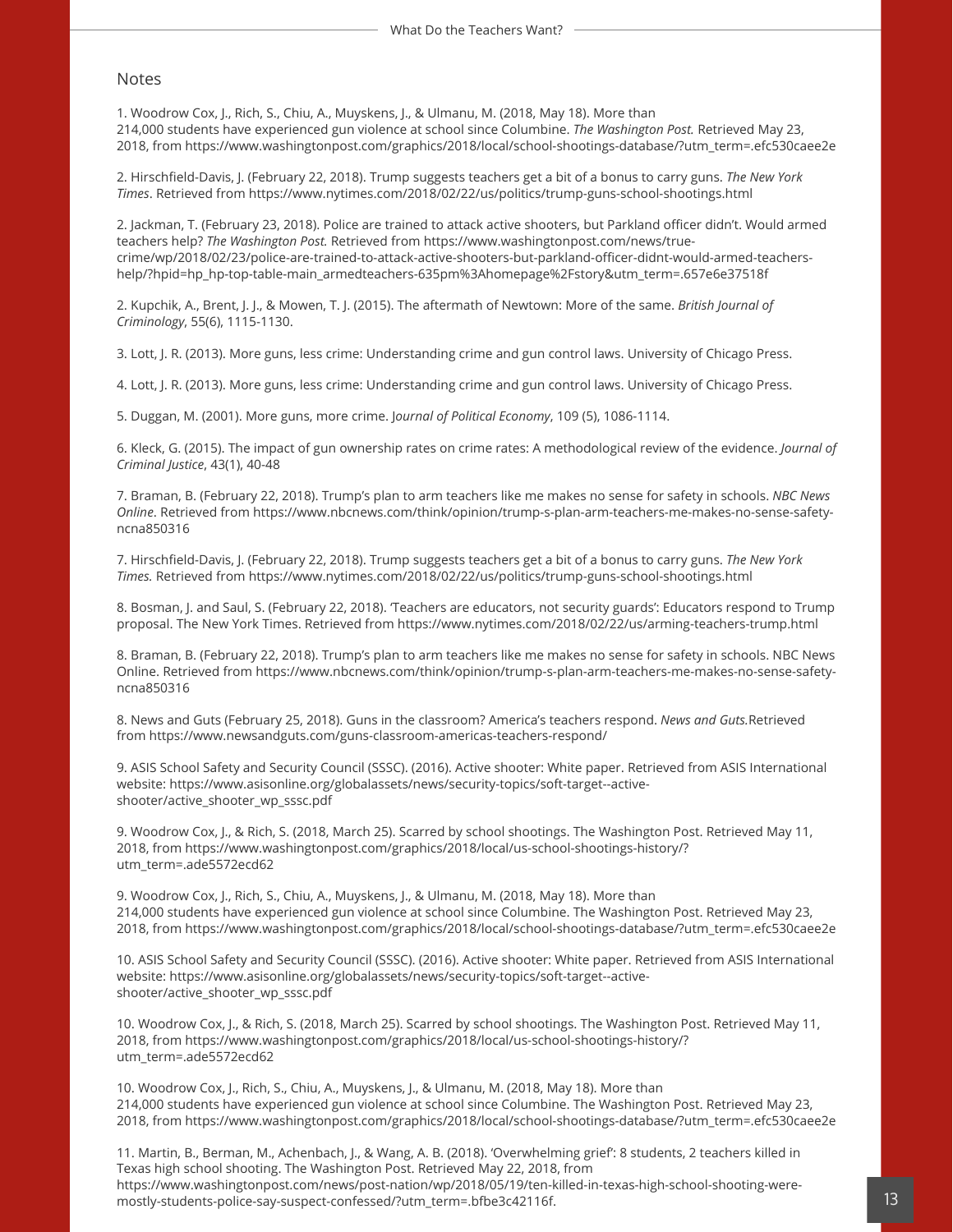11. Woodrow Cox, J., & Rich, S. (2018, March 25). Scarred by school shootings. The Washington Post. Retrieved May 11, 2018, from https://www.washingtonpost.com/graphics/2018/local/us-school-shootings-history/? utm\_term=.ade5572ecd62

11. Woodrow Cox, J., Rich, S., Chiu, A., Muyskens, J., & Ulmanu, M. (2018, May 18). More than 214,000 students have experienced gun violence at school since Columbine. The Washington Post. Retrieved May 23, 2018, from https://www.washingtonpost.com/graphics/2018/local/school-shootings-database/?utm\_term=.efc530caee2e

12. Editorial Board. (2018, February 15). Stay outraged. Don't accept this mass shooting and move on. Chicago Tribune. Retrieved May 11, 2018, from http://www.chicagotribune.com/news/opinion/editorials/ct-edit-florida-school-shooting-20180215-story.html

12. Youth Violence Project (2018). Call for Action to Prevent Gun Violence. Retrieved from University of Virginia: Curry School of Education and Human Development website: https://curry.virginia.edu/prevent-gun-violence

12. Rogers, M., Lara Ovares, E. A., Ogunleye, O. O., Twyman, T., Akkus, C., Patel, K., & Fadlalla, M. (2018). Is arming teachers our nation's best response to gun violence? The perspective of public health students. American Journal of Public Health. 108(7), 862-863.

13. Marjory Stoneman Douglas High School Public Safety Act. CS/SB 7026. Florida State Senate. Reg. Sess. 2018. (2018)

13. ASIS School Safety and Security Council (SSSC). (2016). Active shooter: White paper. Retrieved from ASIS International website: https://www.asisonline.org/globalassets/news/security-topics/soft-target--activeshooter/active\_shooter\_wp\_sssc.pdf

13. Way, K. (2018, March 23). Arming teachers. *The New York Times.* Retrieved May 11, 2018, from https://www.nytimes.com/2018/03/23/opinion/arming-teachers.html

14. Jennings, W. G., Khey, D. N., Maskaly, J., & Donner, C. M. (2011). Evaluating the relationship between law enforcement and school security measures and violent crime in schools. *Journal of Police Crisis Negotiations*, 11, 109-124. doi:10.1080/15332586.2011.581511

14. Crawford, C. and Burns, R. (2015). Preventing school violence: assessing armed guardians, school policy, and context, *Policing: An International Journal of Police Strategies & Management,* 38(4), 631-647. doi: 10.1108/PIJPSM-01-2015-0002

14. Swartz, K., Osborne, D. L., Dawson-Edwards, C., & Higgins, G. E. (2016). Policing schools: Examining the impact of place management activities on school violence. *American Journal of Criminal Justice*, 41, 465-483. doi:10.1007/s12103-015-9306- 6

14. ASIS School Safety and Security Council (SSSC). (2016). Active shooter: White paper. Retrieved from ASIS International website: https://www.asisonline.org/globalassets/news/security-topics/soft-target--activeshooter/active\_shooter\_wp\_sssc.pdf

14. Frankel, T. C., Martin, B., Craig, T., & Davenport, C. (2018, May 19). Texas school had a shooting plan, armed officers and practice. And still 10 people died. *The Washington Post*. Retrieved May 24, 2018, from https://www.washingtonpost.com/national/santa-fe-school-had-a-shooting-plan-armed-officers-and-practice-and-still-10 people-died/2018/05/19/58b1b55e-5b8d-11e8-8b92-45fdd7aaef3c\_story.html?utm\_term=.7cb37b4db440

15. Jennings, W. G., Khey, D. N., Maskaly, J., & Donner, C. M. (2011). Evaluating the relationship between law enforcement and school security measures and violent crime in schools. *Journal of Police Crisis Negotiations,* 11, 109-124. doi:10.1080/15332586.2011.581511

15. James, N., & McCallion, G. (2013). School resource officers: Law enforcement officers in schools. Congressional Research Service, 1-30. Retrieved from https://fas.org/sgp/crs/misc/R43126.pdf

15. Krause, M. W. (2014). Intruder defense services: A look at in-progress responses to school shootings. Intruder Defense Services. Retrieved from http://intruderdefenseservices.com/wp-content/uploads/2014/07/IDS.pdf

15. Swartz, K., Osborne, D. L., Dawson-Edwards, C., & Higgins, G. E. (2016). Policing schools: Examining the impact of place management activities on school violence. American Journal of Criminal Justice, 41, 465-483. doi:10.1007/s12103-015- 9306-6

15. ASIS School Safety and Security Council (SSSC). (2016). Active shooter: White paper. Retrieved from ASIS International website: https://www.asisonline.org/globalassets/news/security-topics/soft-target--activeshooter/active\_shooter\_wp\_sssc.pdf

16. Krause, M. W. (2014). Intruder defense services: A look at in-progress responses to school shootings. Intruder Defense Services. Retrieved from http://intruderdefenseservices.com/wp-content/uploads/2014/07/IDS.pdf

16. ASIS School Safety and Security Council (SSSC). (2016). Active shooter: White paper. Retrieved from ASIS International website: https://www.asisonline.org/globalassets/news/security-topics/soft-target--activeshooter/active\_shooter\_wp\_sssc.pdf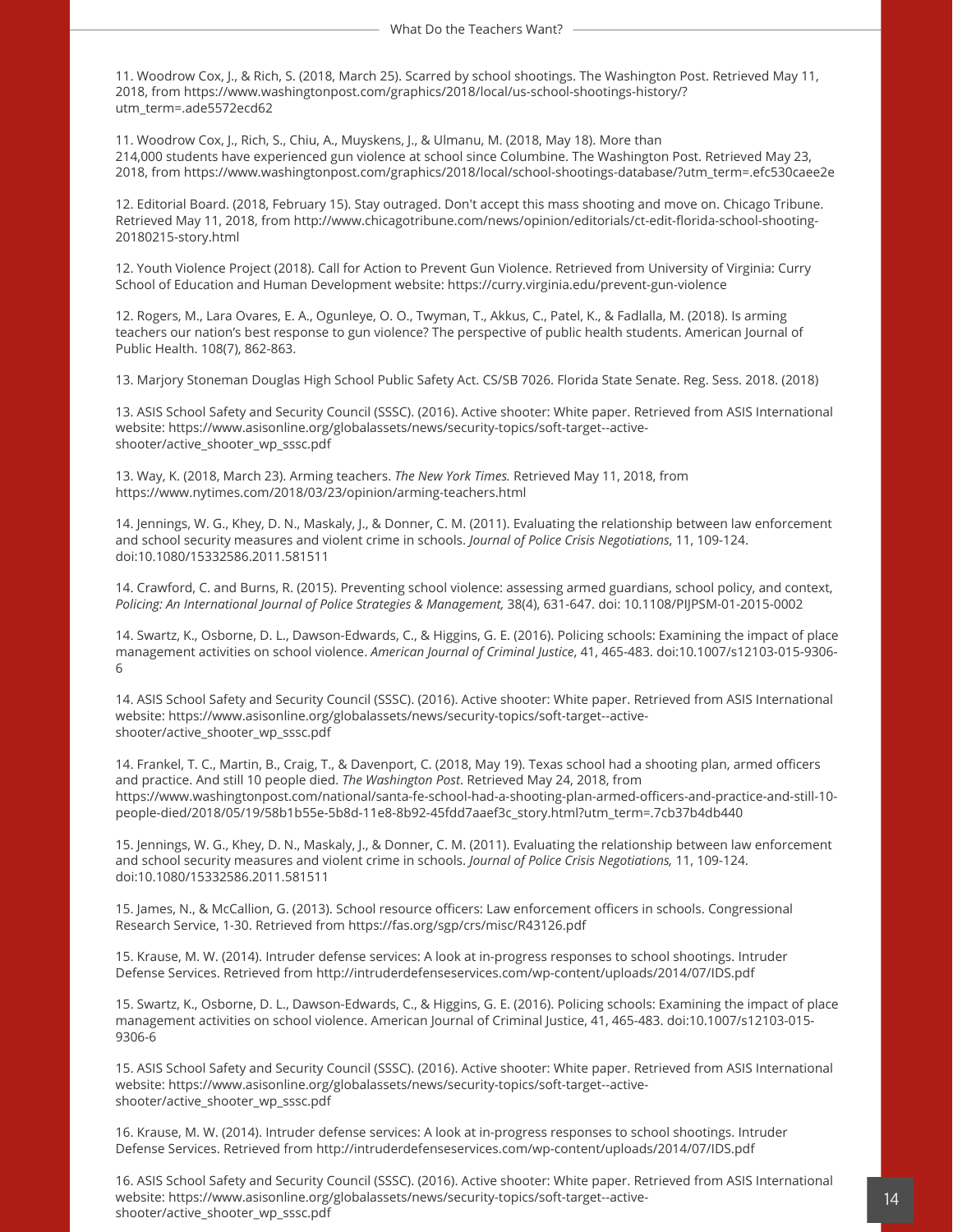16. Salazar Perez, M. (2017). "God bless Texas. God bless the NRA": Problematizing Texas teachers as armed protectors in the aftermath of Sandy Hook. Cultural Studies Critical Methodologies, 17(2), 140-146. doi:10.1177/1532708616664232

17. Crawford, C. and Burns, R. (2015). "Preventing school violence: assessing armed guardians, school policy, and context", Policing: An International Journal of Police Strategies & Management, 38(4), 631-647. doi: 10.1108/PIJPSM-01-2015-0002

17. Jennings, W. G., Khey, D. N., Maskaly, J., & Donner, C. M. (2011). Evaluating the relationship between law enforcement and school security measures and violent crime in schools. Journal of Police Crisis Negotiations, 11, 109-124. doi:10.1080/15332586.2011.581511

17. James, N., & McCallion, G. (2013). School resource officers: Law enforcement officers in schools. Congressional Research Service, 1-30. Retrieved from https://fas.org/sgp/crs/misc/R43126.pdf

17. Krause, M. W. (2014). Intruder defense services: A look at in-progress responses to school shootings. Intruder Defense Services. Retrieved from http://intruderdefenseservices.com

17. Swartz, K., Osborne, D. L., Dawson-Edwards, C., & Higgins, G. E. (2016). Policing schools: Examining the impact of place management activities on school violence. *American Journal of Criminal Justice*, 41, 465-483. doi:10.1007/s12103-015-9306-6

18. Connell, N. M. (2018). Fear of crime at school: Understanding student perceptions of safety as function of historical context. Youth Violence and Juvenile Justice, 16(2), 124-136. Retrieved May 11, 2018, from https://doi.org/10.1177/1541204016680407.

19. James, N., & McCallion, G. (2013). School resource officers: Law enforcement officers in schools. Congressional Research Service, 1-30. Retrieved from https://fas.org/sgp/crs/misc/R43126.pdf

19. Krause, M. W. (2014). Intruder defense services: A look at in-progress responses to school shootings. Intruder Defense Services. Retrieved from http://intruderdefenseservices.com/wpcontent/uploads/2014/07/IDS.pdf

19. Crawford, C. & Burns, R. (2015). "Preventing school violence: assessing armed guardians, school policy, and context", Policing: An International Journal of Police Strategies & Management, 38(4), 631-647. doi: 10.1108/PIJPSM-01-2015-0002

20. Jennings, W. G., Khey, D. N., Maskaly, J., & Donner, C. M. (2011). Evaluating the relationship between law enforcement and school security measures and violent crime in schools. Journal of Police Crisis Negotiations, 11, 109-124. doi:10.1080/15332586.2011.581511

20. Swartz, K., Osborne, D. L., Dawson-Edwards, C., & Higgins, G. E. (2016). Policing schools: Examining the impact of place management activities on school violence. American Journal of Criminal Justice, 41, 465-483. doi:10.1007/s12103-015-9306-6

21. Stewart, E. (2018, October 27). Trump laments Pittsburgh synagogue shooting, then suggests victims should have protected themselves. Retrieved from https://www.vox.com/policy-and-politics/2018/10/27/18032314/trump-pittsburghsynagogue-shooting-tree-of-life

22. Brenan, M. (2018). Most U.S. teachers oppose carrying guns in schools. *Gallup News: Education*. Retrieved May 16, 2018, from http://news.gallup.com/poll/229808/teachers-oppose-carrying-guns-schools.aspx

23. Marjory Stoneman Douglas High School Public Safety Act. CS/SB 7026. Florida State Senate. Reg. Sess. 2018. (2018)

24. Carney, J. (2018, March 4). Gun debate: Here are the proposals that Congress is considering. *The Hill*. Retrieved May 25, 2018, from http://thehill.com/homenews/senate/376536-gun-debate-here-are-the-proposals-that-congress-is-considering

24. Griggs, B., & Andone, D. (2018, May 21). Since Parkland, 14 states have introduced 25 measures to arm teachers and staff. Only 1 has passed.*CNN.* Retrieved from https://www.cnn.com/2018/05/21/health/arming-teachers-legislation-statestrnd/index.html

25. Brenan, M. (2018). Most U.S. teachers oppose carrying guns in schools. *Gallup News: Education.* Retrieved May 16, 2018, from http://news.gallup.com/poll/229808/teachers-oppose-carrying-guns-schools.aspx

25. Chokshi, N. (2018, March 16). About 3 in 4 teachers oppose arming school staff, survey finds. *The New York Times.*  Retrieved May 25, 2018, from https://www.nytimes.com/2018/03/16/us/guns-arming-teachers.html

26. Cox, S., Parmer, R., Strizek, G., and Thomas, T. (2016). Documentation for the 2011–12 Schools and Staffing Survey (NCES 2016-817). U.S. Department of Education. Washington, DC: National Center for Education Statistics. Retrieved from http://nces.ed.gov/pubsearch.

27. Green, E. L., & Fernandez, M. (2018, March 1). Trump wants to arm teachers. These schools already do. Retrieved May 16, 2018, from https://www.nytimes.com/2018/03/01/us/armed-teachers-guns-schools.html